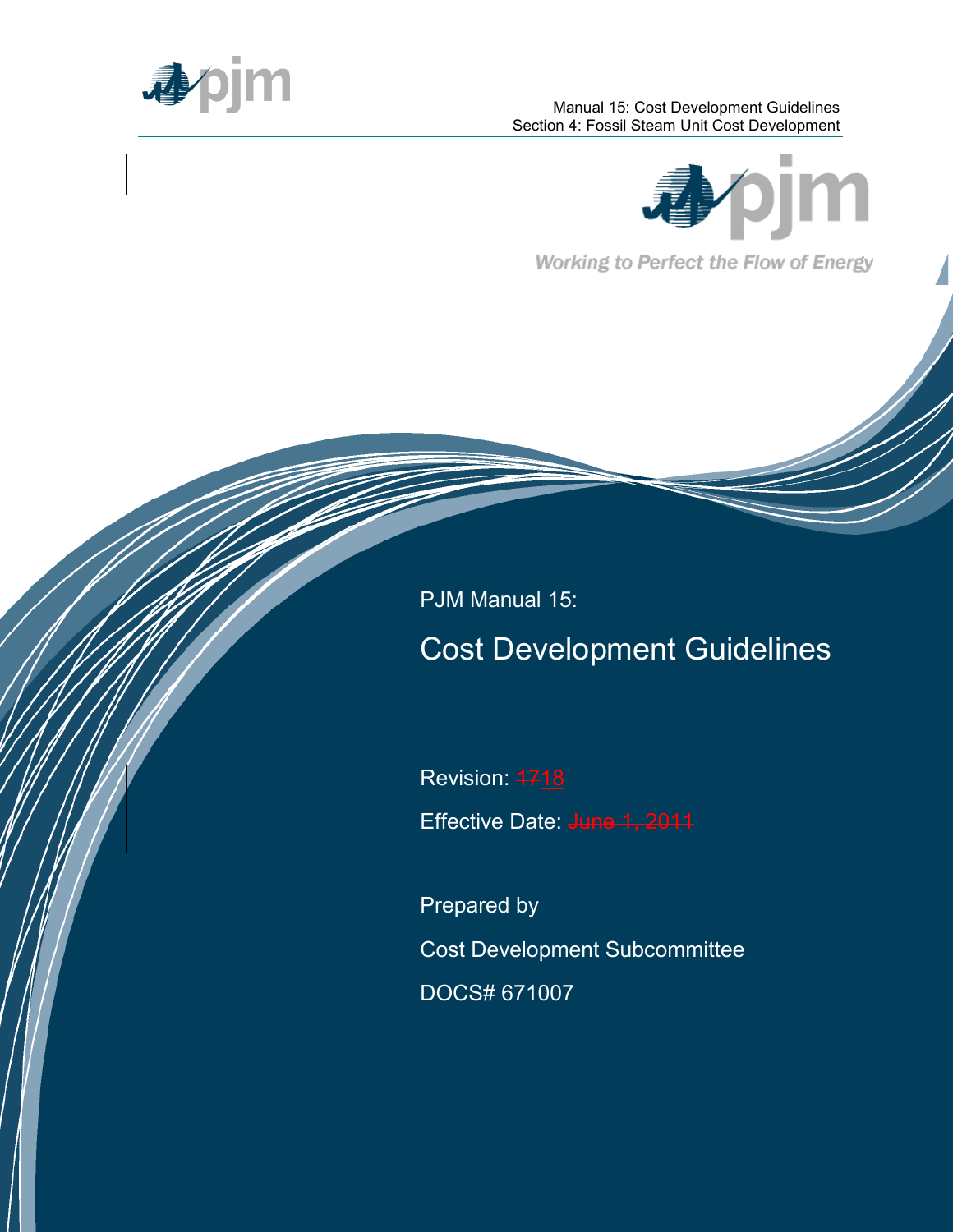

## **Section 5: Combined Cycle (CC) Cost Development**

## **5.6 Maintenance Cost**

**Note:** The information in Section 2.6 contains basic Maintenance Cost information relevant for all unit types. The following additional information only pertains to combined cycle units.

**Combined Cycle - Maintenance Adder** – The dollars per unit of fuel (or heat) as derived from FERC Accounts 512, 513, and 553. If submitting as a simple cycle combustion turbine, use total dollars from FERC Account 553 divided by Equivalent Service Hours (ESH).

Combustion Turbine and Combined Cycle Plant major inspection and overhaul costs categories include but are not limited to the following:

- **Combustion Turbine Generator Inlet Air System**
- **Inlet Air Filter Replacement**
- Evaporative cooling system media replacement
- **Mechanical inlet air cooling chiller and pump inspection and overhaul**
- **-**Fuel System-
- **-** Fuel Gas Compressors Inspection and Overhaul
- **Distillate Fuel Pumps Inspection and Overhaul**
- Water Treatment
- **Resin Replacement**
- **RO Cartridges Replacement**
- **Environmental**
- **SCR and/or CO Reduction Catalyst Replacement**
- **Combustion Turbine Generator ("CTG")**
- Combustion Inspections including Parts, Labor, Rentals and Specialized technical expertise and support
- Hot Gas Path Inspection including Parts, Labor, Rentals and Specialized technical expertise and support
- Major Overhauls including Parts, Labor, Rentals and Specialized technical expertise and support
- Electric Generator Inspection and Overhaul including Parts, Labor, Rentals and Specialized technical expertise and support
- **Heat Recovery Steam Generator ("HRSG")**
- **-** Chemical Cleaning or Hydro-Blasting of Heat Transfer Surfaces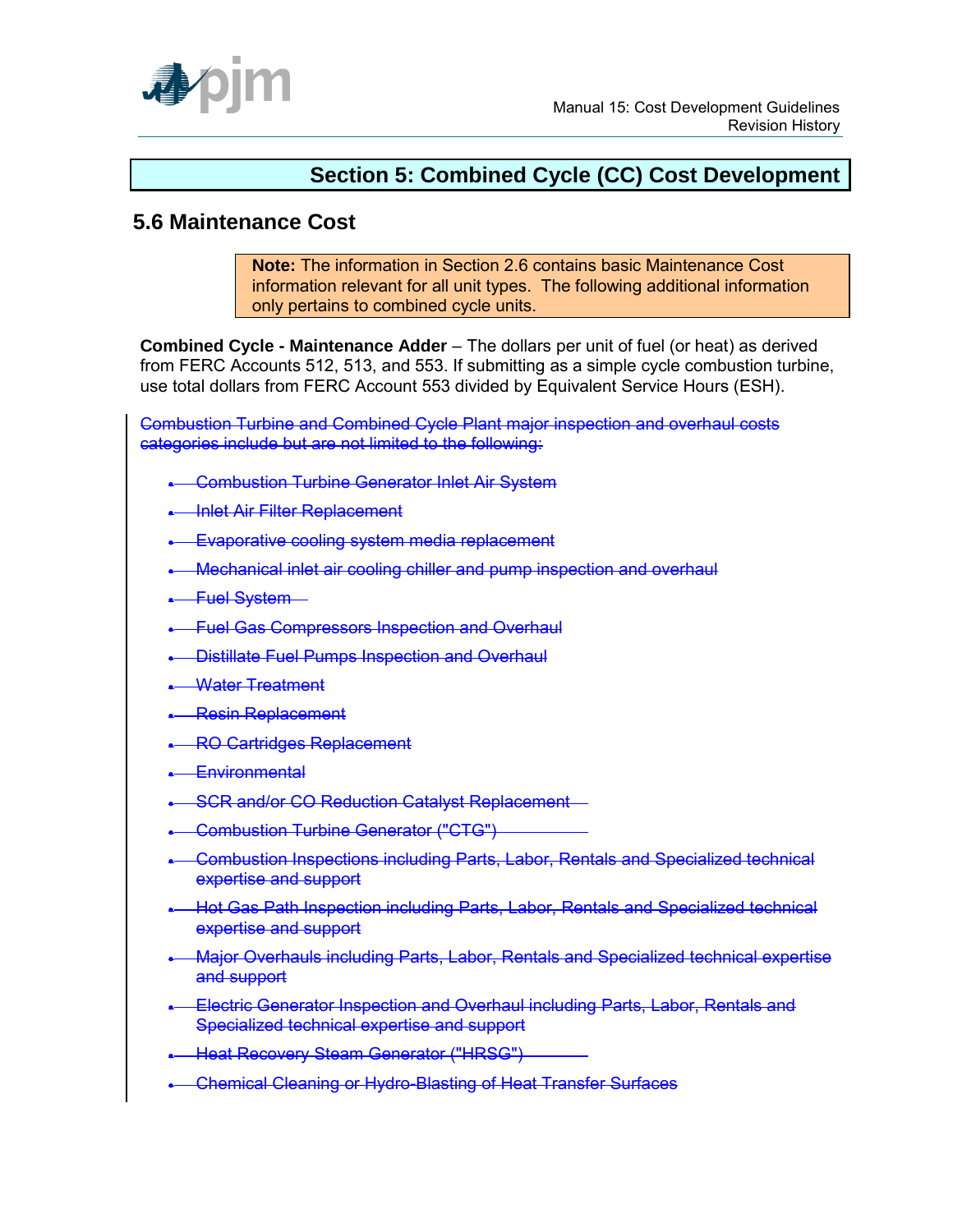

- BFW Pump Inspection and Overhaul
- **Heat Transfer Surface Replacements**
- Casing Repair and Replacements
- Steam Turbine Generator ("STG") Major Overhaul including Parts, Labor, Rentals and Specialized technical expertise and support
- Surface Condenser
- Chemical Cleaning or Hydro-Blasting of Heat Transfer Surfaces
- Condensate Pump Inspection and Overhaul
- Heat Transfer Surface Replacements
- **Cooling Tower**
- **Circulation Pump Inspection and Overhaul**
- Cooling Tower Fan Motor and Gearbox Inspection and Overhaul
- Replacement of Cooling Tower Fill and Drift Eliminators

#### **5.6.1 Combined Cycle / Combustion Turbine Long Term Service Contract Cost Recovery**

A generation owner that has a currently in effect Long Term Service Contract (LTSA) with a third party vendor to provide overhaul and maintenance work on a Combustion Turbine (CT) either as part of a Combined Cycle (CC) plant or as a stand-alone CT, may file with the PJM MMU or PJM for inclusion of any variable long term maintenance costs in cost based offer bids pursuant to the Cost Methodology Approval Process, if the following conditions are met:

- The included variable long-term maintenance costs are consistent with the definition of such costs in the Cost Development Guidelines
- And the dollar value of each component of the variable long-term maintenance costs is set specifically in the LTSA.

#### **5.6.2 Long Term Maintenance Expenses**

**Long Term Maintenance Expenses** - Combustion Turbine and Combined Cycle Plant major inspection and overhaul expenses may not be included in variable maintenance expenses regardless of accounting methodology if they meet specific criteria.

In order to be included in variable maintenance expenses, these costs must represent actual expenditures that are due to incremental degradation of generating equipment directly related to generation, starts or a combination of both. Expenditures that are not directly related to such operation may not be included in variable maintenance expense. He must be clear that these costs would have been included in the appropriate FERC Accounts as described in this section. A detailed listing of all proposed long-term maintenance costs must be submitted to the PJM MMU for evaluation and final approval pursuant to the Cost and Methodology Approval Process.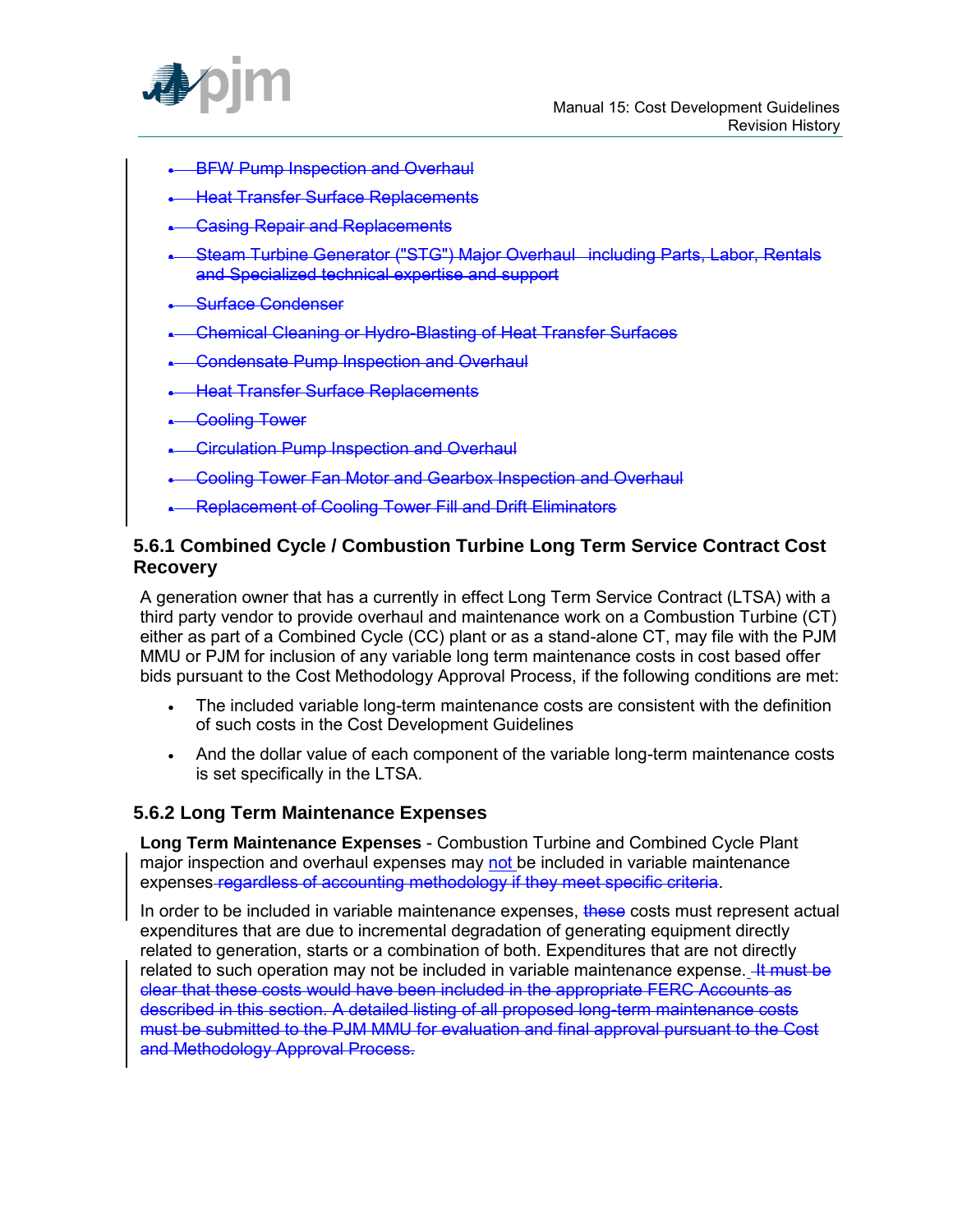

Long Term Maintenance Expenses cannot be counted if they are included elsewhere in VOM as part of the cost based energy offer. Previously approved Long Term Maintenance Expenses may be included in maintenance history.

Combustion Turbine and Combined Cycle Plant major inspection and overhaul costs categories include but are not limited to the following:

- **-** Combustion Turbine Generator Inlet Air System
- **Inlet Air Filter Replacement**
- **Evaporative cooling system media replacement**
- **Mechanical inlet air cooling chiller and pump inspection and overhaul**
- **.** Fuel System-
- **-** Fuel Gas Compressors Inspection and Overhaul
- **Distillate Fuel Pumps Inspection and Overhaul**
- Water Treatment
- **Resin Replacement**
- **RO Cartridges Replacement**
- Environmental
- **SCR and/or CO Reduction Catalyst Replacement**
- **Combustion Turbine Generator ("CTG")**
- Combustion Inspections including Parts, Labor, Rentals and Specialized technical expertise and support
- **Hot Gas Path Inspection**
- **Major Overhaul**
- **Electric Generator Inspection and Overhaul-**
- **-** Heat Recovery Steam Generator ("HRSG")
- **-** Chemical Cleaning or Hydro-Blasting of Heat Transfer Surfaces
- **BFW Pump Inspection and Overhaul**
- **Heat Transfer Surface Replacements**
- **Casing Repair and Replacements**
- **-** Steam Turbine Generator ("STG")
- **Surface Condenser**
- **-** Condensate Pump Inspection and Overhaul
- **.** Cooling Tower
- **-** Circulation Pump Inspection and Overhaul
- **Cooling Tower Fan Motor and Gearbox Inspection and Overhaul**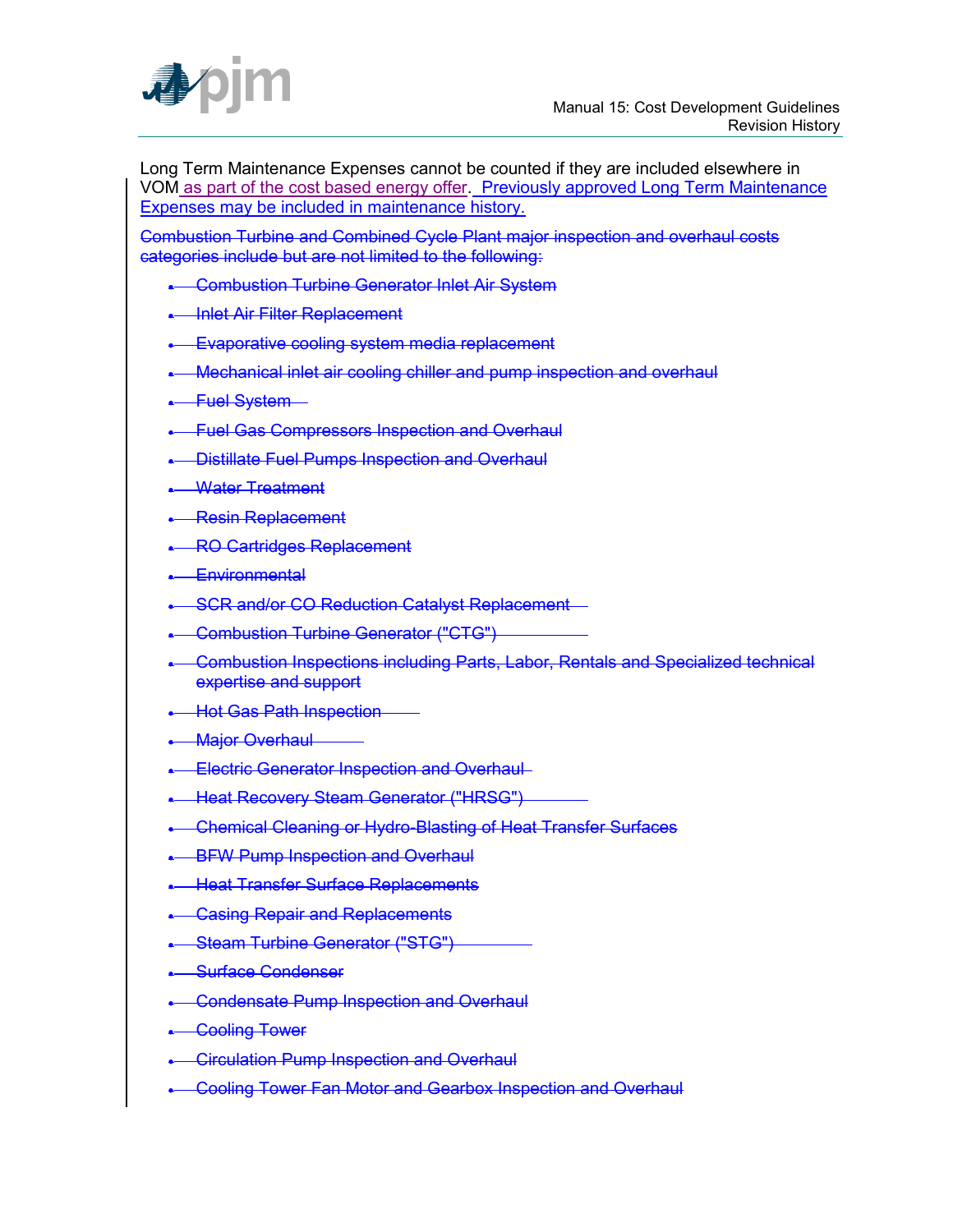

Replacement of Cooling Tower Fill and Drift Eliminators

## **Section 6: Combustion Turbine (CT) and Diesel Engine Costs**

## **6.6 Maintenance Cost**

**Note:** The information in Section 2.6 contains basic Maintenance Cost information relevant for all unit types. The following additional information only pertains to CT and diesel engine units.

**Combustion Turbine - Maintenance Adder** – The total dollars from FERC Account 553 divided by Equivalent Service Hours (ESH).

**Industrial Combustion Turbine** – This is a combustion turbine developed specifically for power generation.

**Aircraft - Type Combustion Turbine** – These are combustion turbines originally designed for aircraft and modified for power generation.

**Diesel - Maintenance Adder** – The total dollars from FERC Account 553 divided by total fuel burned (in MBTUs).

**Combustion Turbine Start** – For calculating combustion turbine maintenance cost, only the number of successful starts to synchronization shall be used. Successful starts should include those at the direction of PJM and for company tests.

**Long Term Maintenance Expenses** – Combustion Turbine and Combined Cycle Plant major inspection and overhaul expenses may not be included in variable maintenance expenses regardless of accounting methodology if they meet specific criteria.

In order to be included in variable maintenance expenses, these costs must represent actual expenditures that are due to incremental degradation of generating equipment directly related to generation, starts or a combination of both. Expenditures that are not directly related to such operation may not be included in variable maintenance expense. It must be clear that these costs would have been included in the appropriate FERC Accounts as described in this section. A detailed listing of all proposed long-term maintenance costs must be submitted to the PJM MMU for evaluation and final approval pursuant to the Cost and Methodology Approval Process.Previously approved Long Term Maintenance Expenses may be included in maintenance history.

Combustion Turbine and Combined Cycle Plant major inspection and overhaul costs categories include but are not limited to the following:

Combustion Turbine Generator Inlet Air System

Inlet Air Filter Replacement

Evaporative cooling system media replacement